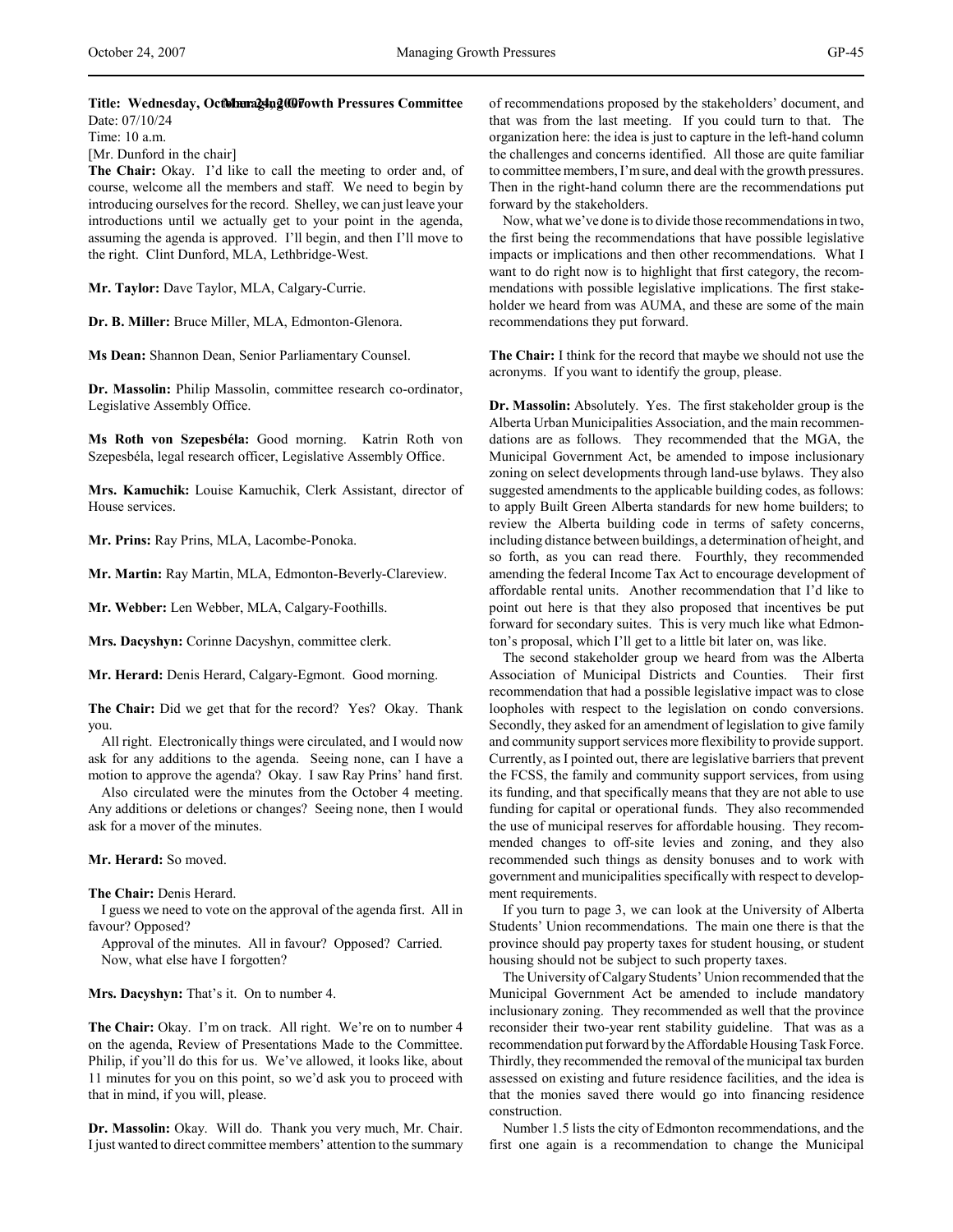Government Act to impose inclusionary zoning. Next, as you turn to page 4, you can see that the city of Edmonton gave us specific recommendations as to how to amend the Municipal Government Act. Part 2, for instance, deals with general jurisdictional clauses, and the recommendation is to expand jurisdiction to include regulation of affordable housing matters. Part 17 has to do with land use. Specifically, there is a recommendation to include in the text of the act a statement to give explicit jurisdiction to regulate matters of affordable housing.

Mr. Chair, would you like me to go through these specifically, or is it good enough that we have them listed there?

#### *10:10*

**The Chair:** No. I think you should take the time to do it as specific as you can, again for the record. I think the *Hansard* documentation of this is important for the people of Alberta.

**Dr. Massolin:** Okay. Very well. Thanks. Division 4, then, of the Municipal Government Act deals with the municipal development plan, and the recommendation there is to specifically reference affordable housing.

Division 5 has to do with land use. Again there's a recommendation that specific reference be made to affordable housing as a matter that may be included in a land-use or zoning bylaw.

Division 7 is with respect to subdivisions. Again the recommendation is to include that specific reference be made that subdivision authority may impose conditions relating to affordable housing.

Division 8 is with respect to reserve land. The recommendation is to include specific reference to affordable housing as a purpose for land dedication.

Those are the specific recommendations with regard to the Municipal Government Act. There are a few other recommendations, including a recommendation to amend legislation to allow municipalities to regulate condo conversions. Now, there I should also point out that the city of Edmonton presenter indicated that this could be done through the establishment of linkage fees for such condo conversions, and that money could go to investing in affordable housing.

The city of Edmonton also recommended the amendment of legislation to make it easier to use surplus school reserves for affordable housing. They recommended that personal or corporate income tax breaks be implemented to offset the costs of providing for secondary suites or that the legislation be changed to allow municipalities to provide property tax incentives.

Now, the last presenter, the Canada Mortgage and Housing Corporation, really didn't have specific recommendations. They just simply provided us with some very useful information with respect to the situation of housing in general and affordable housing in specific.

What I'd like to end off with, Mr. Chair, is just to briefly go through the city of Calgary submission, which we received in written form. If committee members have that document, I just want to highlight two recommendations, 10 and 11, because those are the ones that have legislative impacts. Recommendation 10 from the city of Calgary's written submission recommends that "the Government of Alberta should enable and encourage municipalities to comprehensively develop surplus school sites for purposes that include affordable housing." It recommends that this be done through "transferring these sites into municipal ownership and providing Municipal Government Act (MGA) exemptions to remove municipal reserve (MR) designations from them."

Recommendation 11 indicates that "the Government of Alberta should amend the MGA and the Condominium Property Act to enable municipalities to require developer contributions of land and/or money to affordable housing."

So that's the summary of the recommendations.

**The Chair:** Okay. Thank you very much.

I want to notify the members that we have received follow-up from the city of Edmonton and the University of Alberta Students' Union. If you recall, we did the normal practice of reading questions into the record. So we're still waiting for follow-up, and those will be circulated, I believe, prior to the next meeting but certainly upon receipt.

Now, on the agenda we've provided time for municipal affairs of 10:15 to 11:15. I think we're pretty well on track. I'd just advise the members that if we want to talk to Philip about his presentation, we can return to that, then, later on in the agenda.

Deputy minister, if you would introduce yourself and your cohort, and then the floor will be yours. We've allowed an hour. I know that our invitation suggested legislative or other policy solutions, but being the benevolent person that I am, I don't usually confine members to, you know, strict parameters, so I won't confine you either. If you would keep in mind that our basic focus here, primarily, through discussion has been, you know: what are the legislative barriers holding us up to solving the problem?

So if you would proceed with introductions and then your presentation.

**Ms Ewart-Johnson:** Thank you very much, Chair. My name is Shelley Ewart-Johnson. I'm the deputy minister of Municipal Affairs and Housing. On my left is Robin Wigston, who is the ADM, assistant deputy minister, of the housing services division. On my right is Brian Quickfall, who is the ADM of local government services responsible for the Municipal Government Act. Next to Brian is Line Porfon, who is a director in the housing services division. Behind us we have Bill Strickland, who is our acting director of communications.

First of all, let me thank you for the opportunity to provide an update on the progress in meeting the growing needs of affordable housing across the province. My focus today will be threefold. First, to outline the steps that have been taken by the provincial government and our department and other departments since the Affordable Housing Task Force report was completed and government responded in April of 2007. The second issue I'll talk about is the work that's under way by the cross-ministry assistant deputy ministers' committee to respond to the task force report that would be considered more short and medium and long term. Where are we at? What progress have we made? Last, to respond to questions that have been raised regarding the Municipal Government Act and: does the act inhibit the municipalities' ability to take actions in support of affordable housing? That, Chair, will be my presentation today. It will probably take about 40 minutes, and then we'd be very pleased to answer any questions. It might take less time as well.

As you know, the Affordable Housing Task Force was established on February 1 of 2007 and chaired by MLA Len Webber. There are two members of this committee as well who were on the housing task force, Ray Martin and Bruce Miller. The task force travelled to nine communities, met with a variety of stakeholder groups, and delivered the report and recommendations to the provincial government on March 19, 2007. The task force report contained a comprehensive package of recommendations focusing on the immediate, short-term, and longer term actions that would be required to meet the housing needs in Alberta. The provincial government studied the report and recommendations and responded on April 24.

The first response was the infusion of \$285 million in new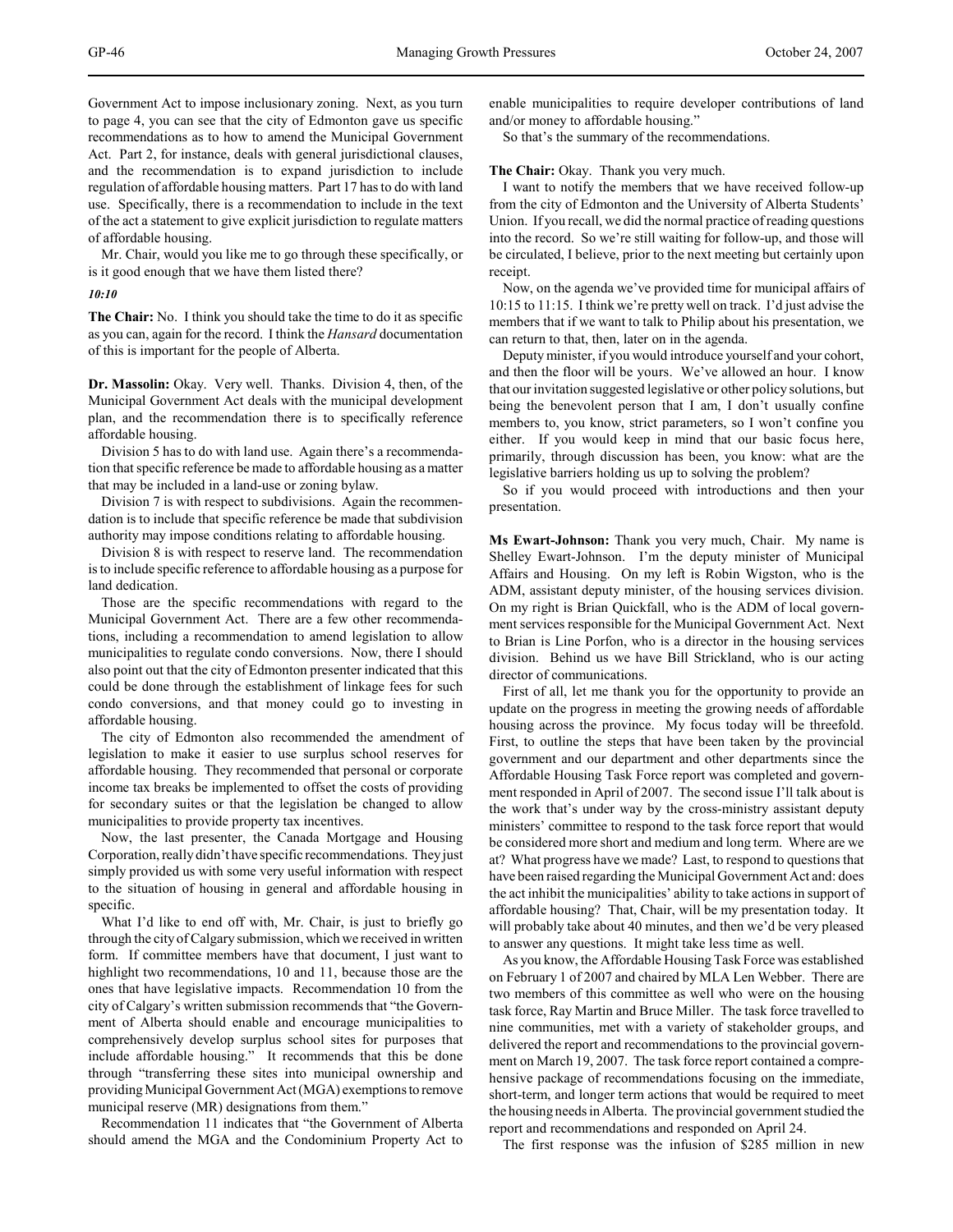funding. This was combined with a series of actions to be taken to respond to the task force report and, more importantly, talked about the longer term planning and co-ordination necessary to really address Albertans' needs for affordable housing not only now but in the future.

Like other jurisdictions housing is an important issue for Albertans and a top priority for the government. We look at it as a housing continuum, and our goal is really to support individuals, communities, municipalities, not-for-profits, industry partners, and key stakeholders to collectively ensure that families and individuals become and remain housed. We accomplish this by facilitating a continuum that houses Albertans in need and also provides the adequate support services necessary to continue this service.

#### *10:20*

If we look first at the initial housing continuum  $-$  it's called prevention – proactive steps have been taken to keep families in their homes or to help newcomers in Alberta to establish a home rather than to fall into homelessness. I will get into the dollar details a bit later and also share with the committee the number of Albertans that have been helped to date. So that's first: prevention.

Next we have shelters and ensuring that homeless Albertans have a basic, secure shelter from the elements. Municipal Affairs and Housing funds ongoing operations of shelters, and the provincial homeless initiative provides funding for new projects and related services.

Next in the continuum is transitional housing. This moves Albertans up a step from homelessness and emergency shelters and provides more focused support with the goal of transitioning clients into more independent and stable housing in the affordable housing gap. This is also an area where we rely on other departments to assist, whether it be employment and immigration and some of their services or Children's Services. So we have this whole continuum of supports to provide to Albertans.

Lastly, the affordable housing, the closest step, we say, to market housing. This broad category is geared to Albertans whose housing need is mainly financial. They may need some limited, perhaps short-term, specific supports, but by and large housing affordability is their main obstacle to self-sufficiency and housing permanency. Programs here include ongoing housing subsidies, rent supplements, and capital programs to create new affordable housing units.

The government supports an assortment of housing programs that fall along this housing continuum. The goal is to move up the continuum from instability, with a higher need for supports and services, to self-sufficiency. To do this, we target programs and funding at key points along this continuum to assist Albertans in increasing the permanency of their housing situation. Since April 24, when the government responded to the housing task force recommendations, we are delivering increased funding for rent supplements, supports for shelters and the homeless initiative, and affordable housing.

What has been our progress to date? I'm not going to go over the government's response to the various recommendations today. I know that this committee is very familiar with that. I want to focus on what progress we've made to date and the focus of our actions for the future.

As a result of the additional funding provided in April, rent supplements have now been provided to 4,922 households in Alberta. We have a breakdown, Chair, if you're interested in what communities those go to. We know that we've assisted about 1,295 individuals in Calgary, approximately 1,800 in Edmonton, 194 in Grande Prairie, 251 in Lethbridge, 74 in Medicine Hat, 192 in Red Deer, and 264 in Fort McMurray. These are the seven major centres,

and beyond that, we've assisted 919 individuals in communities outside the seven major centres, and that is in regular rent supplements.

Direct rent supplements have assisted 1,414 Albertans. This, of course, is a program that's managed by the management body but paid directly to individuals. The first regular rent supplement is also managed by our bodies but paid directly to landlords. So that is the difference between those two respective programs.

A new program, the homeless and eviction prevention fund, has assisted 16,774 Albertans. This fund has two major focuses. The first focus is to assist Albertans with damage deposits or their first month's rent. The second focus is to assist those who might be in rental arrears. This, as you can see, has helped many Albertans. The task force recommended that this fund be at \$7 million. To date we've already spent \$14 million on this particular program this year.

Last, shelter spaces. There are 3,140 shelter spaces. Now, not all of these have been provided, of course, since April 1, but 635 new spaces have been provided in the 2006-07 year.

The task force recommended that the provincial government also enhance capital resources for the affordable housing supply, and that is what occurred. The cornerstone of the \$285 million in new funding was an allocation of block funding provided directly to municipalities to enable them to respond to their specific needs and priorities. We looked at the criteria for funding. The criteria for category 1 had to meet three tests. The first test was for a highgrowth community. Test 1: was the population growth over 2.9 per cent calculated on a three-year rolling average? Test 2: was the vacancy rate in that particular municipality under the provincial average of 1.7 per cent? The third test was: was the average rental rate for a two-bedroom unit over the provincial average rate of \$620? If a municipality met all those criteria, they were considered in category 1, high-growth areas. If they met two out of the three criteria, they were in category 2. I think you can see that significant dollars have been allocated, and we will hopefully see the results of these capital funds in the near future with additional units, rental and new units, coming on board.

Consistent with the task force recommendations, by far the largest segment of our dollars went to block funding: \$143 million provided to municipalities. Municipalities are currently finalizing their agreements and forwarding them to Municipal Affairs and Housing. Sixty-eight million dollars is being provided for specific affordable housing projects, and this is through a request for proposal. The deadline for those proposals was the end of August, and we expect to announce the projects in early November.

The block funding of \$143 million was all provincial funds. The project funding of \$68 million was mainly provincial funds with some federal dollars as well. The off-reserve aboriginal housing program is federal dollars, \$16 million. The deadline for those proposals was the end of August, and we expect to announce those projects as well in November.

So what about a progress report? The overall target of our work has been to develop more than 11,000 affordable housing units over the next five years. I think it's important to note that the provincial government cannot do this on its own. Partnerships are critical, and that's why we're working with the federal government, with municipalities, with not-for-profit groups, and the private sector as we move forward with specific plans and initiatives.

As a result of the housing task force a new cross-department assistant deputy ministers' committee was established in May of this year. It is responsible for much of the work to co-ordinate the provincial government's goals in developing affordable housing plans and policies. The committee is hard at work. They have developed a land disbursement policy framework that will be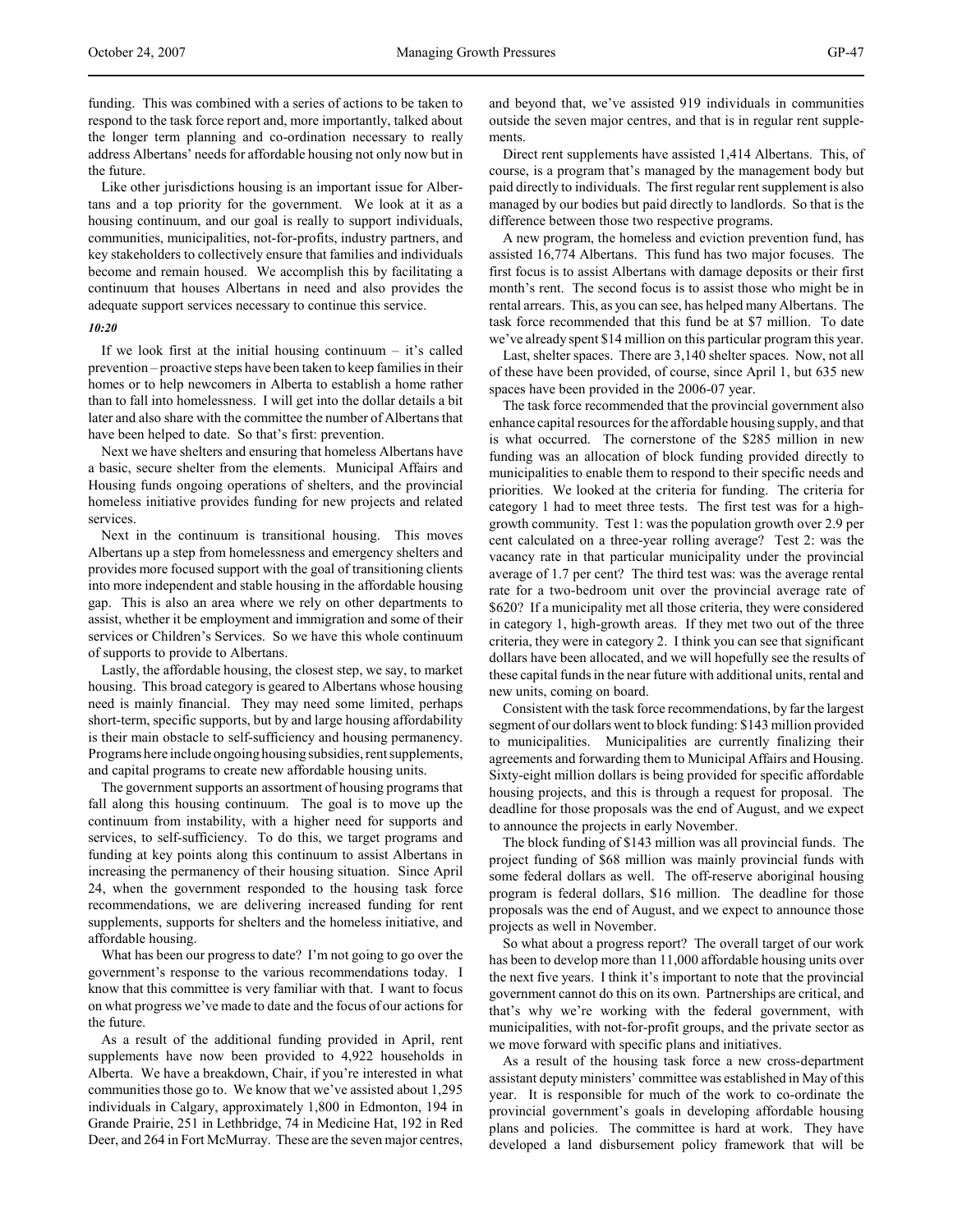completed by the end of October with recommendations to government and a provincial inventory of lands that are potentially suitable for affordable housing. This work is directly related to task force recommendations 2 and 8. These recommendations encourage the province to release Crown land, surplus land, and school sites for affordable housing as soon as possible and to develop a single, comprehensive provincial policy on the release of these lands for affordable housing.

#### *10:30*

I'm pleased to report, as I say, that the work of the committee is almost complete. The proposed policy and complete inventory will be routed through the government review process in early November.

Secondly, we're taking a longer term look at what can be done to cut the red tape to improve efficiencies, to integrate planning and policy, and to ensure that there is a sufficient supply of affordable housing to meet the needs of Albertans in the future. That work is focusing on developing a comprehensive definition of affordable housing.

What is the definition of affordable housing? Affordable housing means different things to different people. It will look at a full continuum of different types of housing options, including shelters, transitional housing, rental units, and condominiums. We are looking at approaches that have been taken in other parts of Canada and North America. Some of you may know that Minister Danyluk visited New York and Toronto to see first-hand the successes of programs such as New York's work advantage and Toronto's streets to homes program. These are two of the approaches that we're considering in addition to the program offered in British Columbia, which is the homeless outreach, in order to develop the best approach for Alberta.

Our overall objective is to develop a strategy to improve and streamline government housing programs and services. The task force heard many things about different departments having different programs, policies, and procedures that might inhibit someone moving into the housing continuum, and this is what we're looking at. Very much consistent with that report we need to focus not only on the immediate, but we need to look at what we can do for the future and to have a solid plan in place so that we can do a better job of anticipating and responding to future housing needs across the province.

Our housing stock: past, present, and future. We have worked very hard to develop and maintain affordable housing units across the province, and this has not been the provincial government alone. The federal government, CMHC, has also been a key partner in these initiatives. Over the past years, 2002 to 2007, through capital programs we have supported the development of 4,467 new units. As of September 30, 2007, our social housing portfolio consisted of 22,219 units, and on April 24 the government announced that it was looking at 11,000 new affordable units to be developed over the next five years.

How will that goal be achieved? What do we need to do to make sure that that goal can be realized? That will be done through grant agreements and municipalities using funding to create housing units that meet their specific and local needs. Units can vary from rent supplements to new housing, with a whole range of accompanying costs. We're already getting a very good indication of the impact of the new municipal sustainability housing initiative. To date municipalities with this funding have indicated that 221 new units will be developed, consisting of new builds, purchased or renovated units, and secondary suites. In addition, 1,150 new rent supplement units will be made available by municipalities using this funding.

This to us represents a very positive start to meeting the goal of 11,000 units over the next five years. As you can see, it's not just one solution fits all. There are a variety of options, whether it be new builds, secondary suites, rent supplements, and rental accommodations.

The results again. This slide will highlight some of the key changes that have been made since the task force report. We won't pretend that the crunch on affordable housing has been removed in the six months since the task force report, but the additional dollars have certainly put us in a much stronger position to act quickly. Previously most of the capital grants for affordable housing were provided on a project-by-project basis. Now we've increased flexibility by providing more block funding, as per the housing task force report, and retained some funding for specific projects.

In the past shelters were the only option when individuals or families faced a housing crisis. Today the homeless and eviction prevention fund is there to help people who are at risk of losing their homes. As I said earlier, close to 17,000 people have already been helped as a result of this particular program. This program is very popular. As I indicated earlier, the task force thought \$7 million would be a very good start. To date, the end of September, we have spent \$14 million. So this has made a tremendous difference.

Before the government received the task force recommendations, renters faced considerable uncertainty. The government helped to address the issue by introducing new rules around rent increases and condo conversions, and the result is greater stability for renters. It's not everything the task force asked for, but it is how the government responded. There was also uncertainty around secondary suites, and we've addressed that through province-wide flexible standards in the building and fire code introduced in December of 2006.

A lot of the focus has been on expanding funding, but I have to say that dollars alone are not enough. We need to have a multipronged approach. It's critical that those dollars be converted as quickly as possible into new projects on the ground.

I want to share with you some success stories that have occurred with the partnerships. You can see some different, innovative ways that various groups have responded now and in the past to some of the dollars that the provincial government and federal government have dedicated to the housing file. The first is located in Edmonton. The Pino brothers developed a three-storey walk-up apartment. On the main floor there is commercial rental space, and the three floors above that have walk-up apartments in the inner city that are targeted to low-income single parents or couples. Rents range from \$350 a month to \$550 a month. This is, I think, a very exciting project. It was opened in late August of this year.

The second is in Calgary. The city of Calgary developed a 202 unit, 14-storey apartment tower project that's targeted to low-income singles and couples and seniors. Rents range from \$250 to \$591 a month. Based on joint funding, this project resulted in no debt financing.

In Leduc a project consisting of six fourplexes. Four of the units are barrier free. The project is administered by the Leduc Foundation. It's targeted to low- to moderate-income families and people with special needs. This complex was opened in September of 2007.

A project with 20 units is currently under way in Drumheller. It's targeted to individuals and families with or without special needs. The town's contribution included the land, fee reduction, land improvements, and on-site servicing and taxes. The Rotary Club is providing a donation, and no debt financing is required.

# *10:40*

We wanted to share this with you because we think that these are some innovative projects. You can see that one solution is not right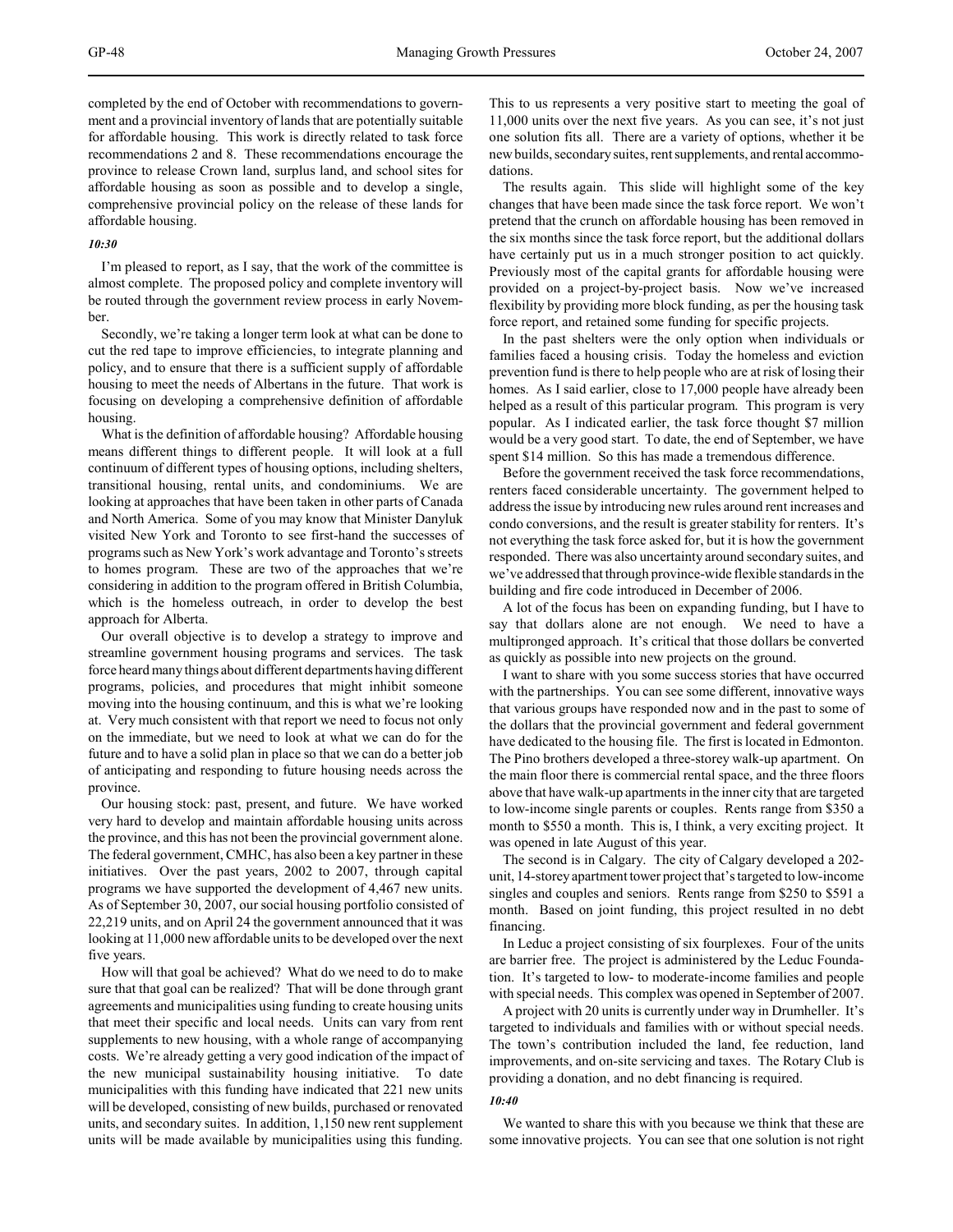for every respective community. Tackling the key housing challenges is something that we're very committed and dedicated to. These success stories will give you a picture of some of the approaches that are being taken by various communities.

We need to remember that affordable housing is a very complex and challenging problem. It's affected by a number of factors that have impacted our economy, our society, and our communities. The housing crunch affects high-growth areas the most, but housing is an issue throughout the province, and many communities are struggling to keep pace with the demands. Housing is directly tied to Alberta's economic position. If people come here to work and can't find affordable housing, it has a direct impact on our ability to compete and maintain the current status of the economy. The labour shortage is affecting all aspects of the economy from private-sector companies to the public sector, health care workers, educators, civil servants.

Alberta is not alone in facing a shortage of affordable housing. Across the country housing prices are increasing. Housing involves all three levels of government: the federal government, the provincial government, and the municipal government. To be successful in these challenges, we need to co-ordinate our actions and plans and make sure that we're on the same page and not running at cross purposes.

Finally, partnerships are critical and crucial to our success. Partnerships with municipalities, not-for-profit organizations, the service sector, the private sector can assist in building and delivering affordable housing.

Given these challenges, the provincial government is serious about the task force suggestion that Alberta must develop better planning processes now in order to stay ahead. We're in a situation today where things have moved so quickly that we're playing catch-up, but that's not the position that we want to be in in the longer term. That's why we're looking at a combination of approaches, from policies around a longer term housing framework to specific programs, regulations, and incentives. This is all under way with the assistant deputy minister's cross-ministry committee. Each strategy will be carefully analyzed so that we can put plans and actions in place that work for Alberta now and in the future.

The necessary planning, as I said, is being done by the assistant deputy minister's cross-department committee. It consists of 12 departments. This group is addressing key questions on a priority basis. How is affordable housing linked to infrastructure, economic development, and workforce needs across Alberta? What are the best tools to meet the needs and reduce barriers to affordable housing? How can the public, private, and not-for-profit sectors work together to tackle the challenges? How can communities achieve the optimum housing mix? These are critical questions. Work is under way that will help guide our actions and policies in the months to come.

Ladies and gentlemen, that's a very brief outline of what has been done since the task force report was received, some of the challenges we see, and the overall approach we're taking. Housing is our top priority. Our work will continue, and you can expect to see two critical steps taken in the next few months. As I mentioned, by the end of October we will have a recommendation on the new land disbursement policy framework as well as an inventory of provincial land and property suitable for affordable housing. This will certainly speed up the process and ensure that any provincially owned land that could be used for affordable housing will be released quickly. A second group is looking at efficiencies, planning, and policies. This committee is following up on the recommendations of the task force around cutting red tape and improving efficiencies, integrated planning, and policy. This committee's report is scheduled for January of 2008.

Some comments I'd like to leave you with before I get into the Municipal Government Act and that legislative framework. Affordable housing work is well under way. We've made some good progress on the task force report. The challenges are complex, and there's a lot more work that needs to be done. Partnerships will be critical as we move forward.

Finally, while much of the focus has been on the critical needs of today, we have to think longer term and what that means for putting the necessary framework, policies, plans, and legislation, if appropriate, in place to do a better job of anticipating those needs.

You mentioned earlier, Chair, that there were some legislative issues that may be discussed. A number of questions have been raised about the Municipal Government Act. Does this act inhibit the municipalities' ability to take actions in support of affordable housing? I thought I'd take just a few minutes to highlight some of the key components of the Municipal Government Act. It is a rather complex piece of legislation, but it's also enabling.

The Municipal Government Act is this enabling piece of legislation. It provides municipalities with natural person powers to act within spheres of their jurisdiction. The Municipal Government Act, which was modernized in 1994, states that a municipality can do anything a natural person can do within its spheres of jurisdiction unless it's specifically prohibited by the Municipal Government Act or any other act. It's still a relatively new concept for municipal legislation. Municipalities have been somewhat cautious in how they use these powers, and understandably so.

The first issue that we've heard a lot about is inclusionary zoning. I think we should be aware that inclusionary zoning means different things to different people. In the broadest sense inclusionary zoning means the ability to zone land for a variety of housing types to meet a variety of market demands. It appears simple, but it isn't. Alberta municipalities can adopt inclusionary zoning in this broad sense: through plans and land-use bylaws the municipality can prescribe the type of housing, the density, and the standards of development that will be permitted in a municipality. While this can influence the provision of affordable housing, it does not guarantee it. Simply put, zoning the land for a variety of housing types does not guarantee that the land will be developed, nor does it guarantee that once developed, the housing units will be affordable.

A number of people use the term "inclusionary zoning," and they want the authority to not only zone for affordable housing types, which municipalities currently have, but to require developers to either build houses at a predetermined, affordable price or to construct and lease rental housing at rent geared to income. Municipalities can request developers to enter into an agreement to voluntarily provide affordable housing in this way. The municipality could offer incentives – and I'll get into that in a moment – however, the Municipal Government Act does not give municipalities the authority to require developers to enter into such agreements.

The next issue is density bonuses. A density bonus is an incentive to a developer or a builder offering more usable floor space than would normally be permitted in the land-use area if the developer or the builder provides specific desirable features. This includes allowing building more residential units on a site than would normally be permitted if some or all of the additional units were subsidized by the builder or the developer. The Municipal Government Act allows municipalities to negotiate voluntary agreements with developers to meet this purpose.

This is another circumstance where the Municipal Government Act provisions are general in nature and do not explicitly reference density bonuses. As a result, some municipalities may be hesitant to use the existing provision of the act, either out of no experience with the act or their concern that developers may launch drawn-out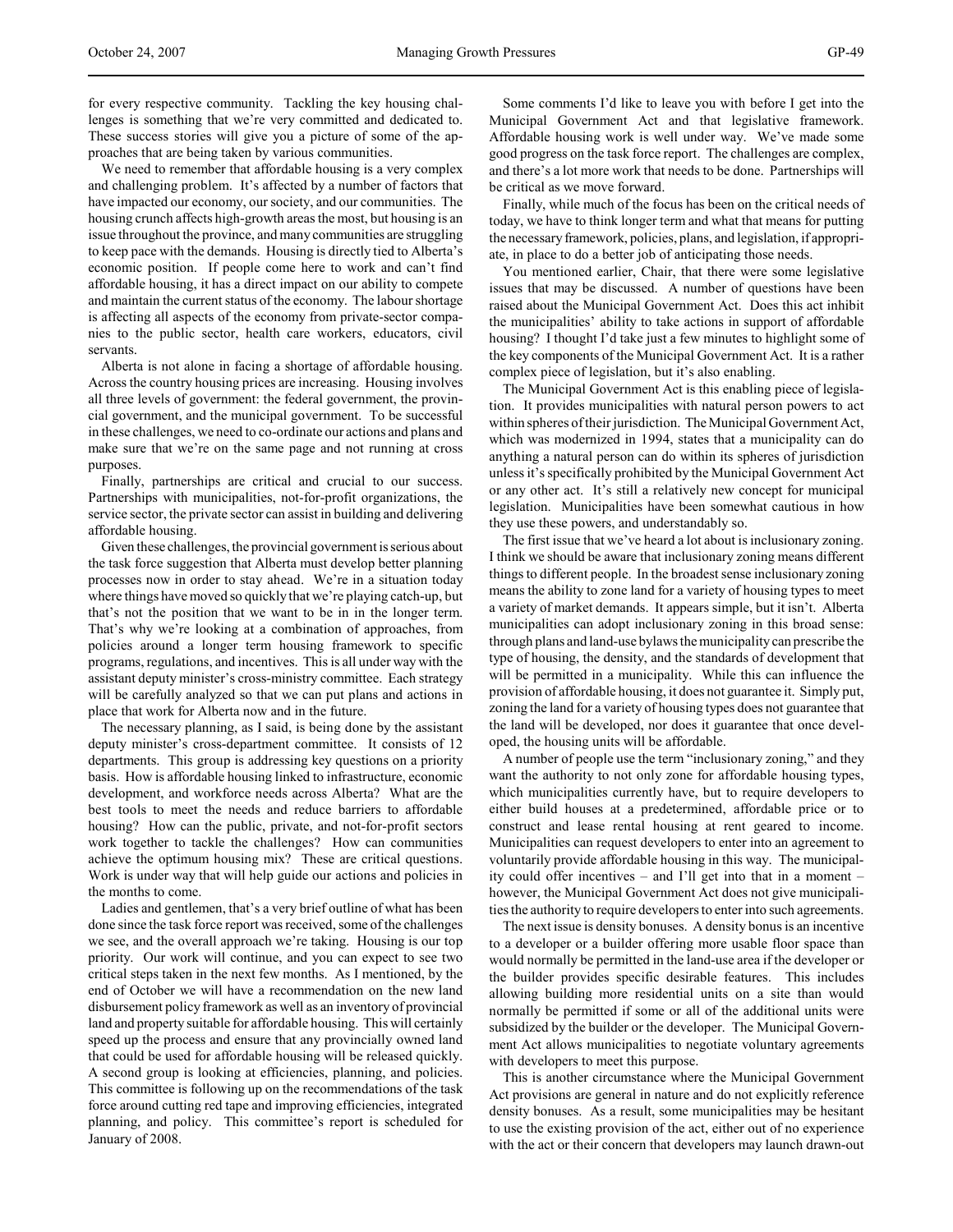legal challenges if the incentives are not properly framed. This has been the experience in some jurisdictions outside of Alberta. Density bonuses can lead to an increase in the number of both market and affordable housing units; however, density bonuses can lead to some controversy in a municipality, particularly from builders or developers who have not had such benefits in the past.

#### *10:50*

Secondary suites. We heard a lot in the housing task force report about secondary suites, and I'd like to share with you some quick information on this front as well. In December 2006 the Alberta building code and fire code were amended to provide increased flexibility, thereby reducing the costs of building secondary suites. Prior to this amendment secondary suites had to be constructed to the same requirements as duplexes and apartments. The new standards allow for a lower cost safe way to include a secondary suite in new constructions and a cost-effective way to upgrade existing, what are commonly called, illegal suites.

The primary features of the building code provisions for new construction are the use of drywall for fire separation, the ability to use common vestibule exits rather than having a fully separate exit, which was in the past, connected fire alarms, ceiling height limitation at 6-6 versus 8 feet, and a variety of options of achieving separate heating and ventilation. The fire code provisions maintain the flexibility of the building code and make special allowances for upgrading existing suites by not requiring separate heating and ventilation. In both the building and the fire code amendments that were passed in December, while more affordable, the critical safety feature of enclosed furnace rooms and escape windows in bedrooms are maintained.

With these standards in place municipalities have now had the opportunity to pass zoning bylaws allowing for the development of secondary suites. We are constantly asked: how many new secondary suites are there in the province? We don't have an exact figure, but I can share with the group that eight major municipalities have passed zoning bylaws to allow for the development of secondary suites; that is, Red Deer, Edmonton, Calgary, Grande Prairie, Medicine Hat, Lethbridge, Fort McMurray, and St. Albert. In a quick survey we did this fall, we do know that approximately 75 secondary suites had been approved in these municipalities in the last two to three months.

Affordable housing and the Municipal Government Act continue when we look at incentives for secondary suites and other forms of affordable housing. This was raised about: what incentives should the Municipal Government Act look at, or are there any inhibiting issues there?

Municipalities currently have the authority under the Municipal Government Act to provide for grants for the development of secondary suites or other forms of affordable housing. Municipalities have the authority to establish subclasses for the assessment and taxation of residential property on any basis that they consider appropriate. This would permit setting lower tax rates, for example, for secondary suites than other types of residential property. Municipalities can also cancel, reduce, refund, or defer municipal taxes through the Municipal Government Act. This is nearly always done on an annual basis and not part of a multiyear agreement. In doing so, the municipality shifts the tax burden from the properties on which the tax was levied to other properties in the municipality.

However, the Municipal Government Act does not provide a mechanism to deal with tax breaks related to personal or corporate income. Some municipal councils may not agree to provide incentives, as they do not feel that it is equitable to do so. For example, an incentive on secondary suite property owners may be seen as a discriminatory competitive advantage by other more conventional rental property owners, and this is what we've heard from some of the municipalities.

The last issues regarding the Municipal Government Act are the use of reserve land, as the first issue, and secondly, the property taxes on dormitories. This issue of reserve land for affordable housing has been raised in a number of different quarters. The Municipal Government Act does not have a provision allowing land designated as municipal reserve, school reserve, or municipal school reserve to be used for housing purposes. The housing task force recommendations on this matter are under review by Alberta Municipal Affairs and Housing and Alberta Education, and we believe that we will make steps to address this issue in the very near future.

I also understand that there have been a number of questions regarding the taxation of student dormitories in relationship to the Municipal Government Act. The Municipal Government Act does provide municipalities with the authority to make local decisions to tax student dormitories for municipal purposes. The city of Calgary and the city of Edmonton, for example, have chosen to have municipal property taxes paid on student residences. This authority allows municipalities to collect revenues to offset the cost of providing a broad range of municipal services to these facilities.

There was a question about: why doesn't the province pay a grant to the municipalities for these taxes so that the tax burden isn't included in the rents that are charged to students? Students that are living on or off campus are entitled to the same level of municipal services in terms of services provided such as fire protection, police protection, ambulance. There's already in many quarters a belief that there is an inequity because the rent that students pay for private accommodation clearly covers municipal and school property taxes, but students living in a dormitory do not currently pay education property taxes, so that, Chair, was the rationale in looking at that particular issue.

We hope we've been able to provide and share with you some information about what we're doing. We're very committed to making progress on this very critical file, and I would be very pleased to answer any questions or defer to my very learned colleagues who are here with me today.

Thank you.

**The Chair:** Well, thank you very much. You were about right on time in terms of your presentation.

In looking at the questions, of course, members are always advised to be concise. What I've noticed, though, in some of these public hearings: in the answers, when we have four people on the presentation team, sometimes we get four answers to the same question. I would encourage us not to do that. If you find that the question hasn't been fully developed, you're always welcome to submit something in writing to us to further, then, develop the answer.

We're going to start with Bruce Miller and then Ray Martin.

**Dr. B. Miller:** Thank you very much, Mr. Chairman. I really appreciate the presentation and the help that I and those of us who were on the task force received from members of the department, always willing to provide us statistics and helping us become experts on housing, which we weren't before.

You know, I have lots of questions about the work up to this point. I think I've expressed in the House many times my criticisms of the government in response to the task force, so I'm not going to go into that. The real issue for me is inclusionary zoning; at least, the issue of whether changes need to be made to the Municipal Government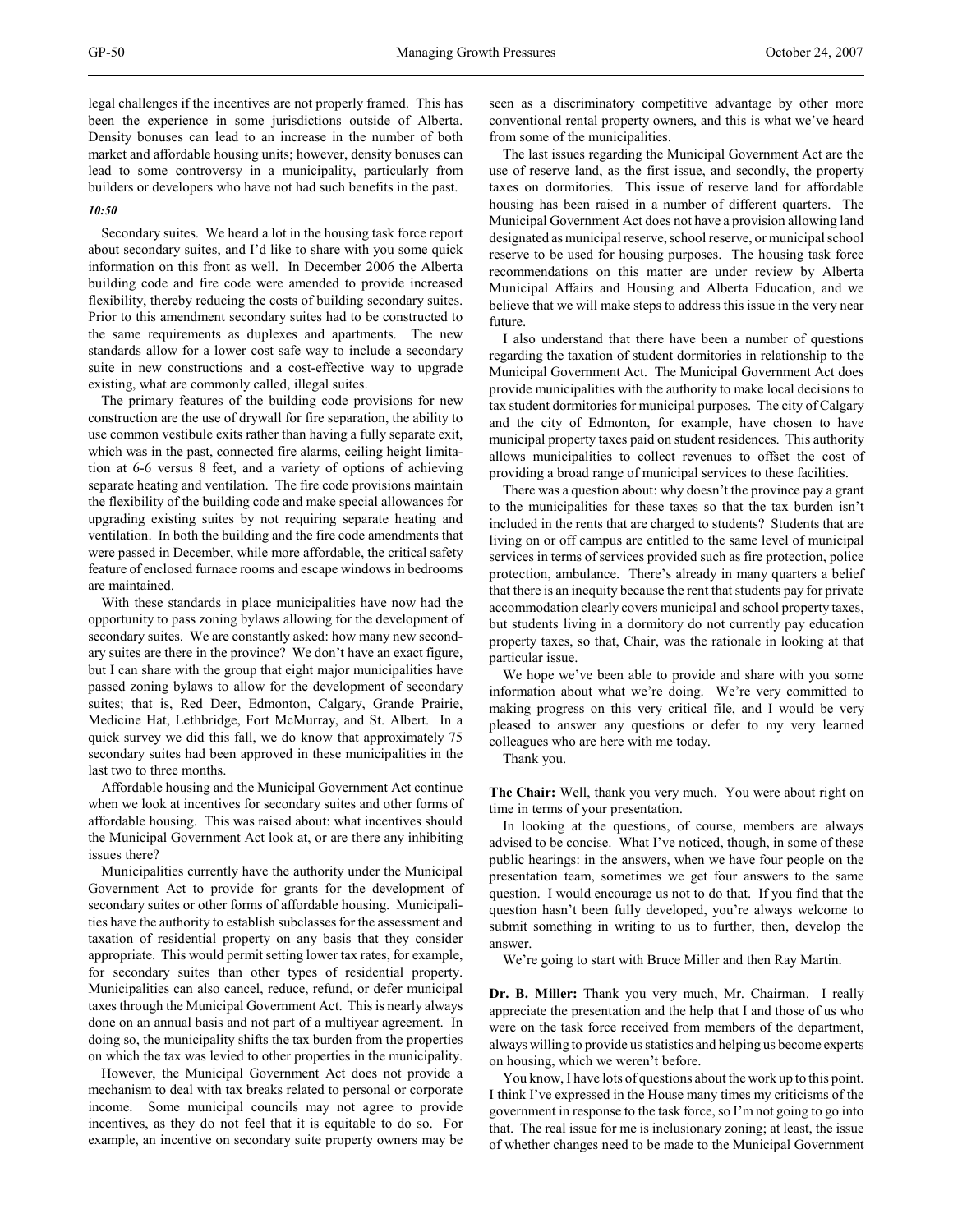Act. Your response to the task force surprised me because we heard from municipalities that the MGA was an impediment to proceeding with inclusionary zoning. That's why we recommended that action be taken, but your response was: the government does not accept this recommendation to revise the Municipal Government Act.

I'm not really sure what you're saying now. On page 18 of the report you recognize that the MGA does not give municipalities exclusive authority to require the actual provision of affordable housing by developers. Are you saying, then, that we should change the MGA to include those kinds of positive provisions that encourage municipalities to proceed, you know, working with developers to get affordable housing built? The impediment is there, but you're not really saying that that should be changed. I just wondered whether you could clarify that or not.

#### *11:00*

**Mr. Quickfall:** The issue is again the different understandings of inclusionary zoning. As was indicated before, I mean, the basic interpretation in terms of land-use districting can in our view be accommodated in the Municipal Government Act as it now stands; however, what in fact has been asked in a number of instances goes well beyond that. In addition to dealing with issues of land-use districts, you know, essentially builders or developers are being asked to transfer title of part of the land or some of the units to the municipality, with the municipality offering, sort of, a fraction of the value of the land or the units. It's our view that that is not a matter of zoning. It much more closely approximates changes to the rules relative to dedication of land to the municipality for public purposes. That is an area that would obviously be a matter of policy to decide whether or not that sort of change to the legislation would in fact be appropriate.

**The Chair:** Now, do you want clarification? We usually have just one question, and we keep going around.

**Dr. B. Miller:** Yeah. Just clarification. What I had in mind was the ability of Edmonton or Calgary to say: okay, 5 per cent or 10 per cent or 15 per cent of a developer's area is going to be for affordable housing. Is this a problem of perception, that they can do that now on the basis of the MGA? A lot of them think that they can't or that a developer will challenge them legally.

**Mr. Quickfall:** We need to distinguish here between what can be done on a site that is owned by a municipality and what can be done relative to private property. Obviously, if a municipality is already the owner of a site, then it can certainly arrange whatever conditions it wishes in terms of the development of the site, the sale of the site – you know, we're prepared to offer the site on the condition of – and so on.

However, when you're talking about property that the municipality does not own, then we're talking about what the provisions of the planning and development part of the MGA are in terms of the municipality ending up, sort of, with some of these units. Basically, we have the general provision the deputy minister has alluded to that a municipality, you know, can reach an agreement with the owner of the property in terms of whatever those parties wish to do unless it's literally barred by law. But in terms of requiring the owners of the property to turn over part of the property, that is limited.

Clearly, in terms of the dedication requirements – I mean, we're talking environmental reserve, which is hardly applicable here, municipal and school reserves, which, again, have historically been very limited legally as to the use; it's basically for park, playground purposes, for school authority purposes, or to act as a buffer, sort of, to separate uses that you want some distance between. There is no provision in the dedication provisions of the MGA to require an owner of property to turn over the property to a municipality either for nothing or for a given amount.

Now, practically speaking, there has been a practice that builders and developers have been working with municipalities and have provided a limited number of units, typically in the range of 5 per cent, to the municipality for affordable housing purposes. But that is by agreement; that is not as a matter of the municipality being able to require an unwilling owner of property to provide.

## **The Chair:** All right. Thank you.

**Mr. Martin:** Well, we can go into this in a lot more detail. There are always limits to private property. I can't set up a business in my house. I think that what they're asking is that that can be specific. Leave it with the municipalities to make that decision rather than, you know, the MGA sort of dictating. I think that they can work that out.

I want to follow up – and I think I know the answer to  $it$  – similar to that. One of the major problems that we're facing in both the major cities, that I'm aware of, is condo conversions. You know, one day it's a rental unit; the next day it's a condo. There are a lot of loopholes. But one of the things that Edmonton talked about – and I think it will be the same answer that we got for the other one – is amending legislation to allow municipalities to regulate condo conversions, and I think this is extremely important at this time. When I look at Edmonton  $-$  I know the figures better  $-$  we have 3,800 affordable housing units coming on through what the deputy minister talked about, some of the programs there, and they're good programs. But according to the city of Edmonton figures, at the end of May we had 4,100 condo conversions that were taken out of the rental units. We're always playing catch-up in this whole situation. So I expect that when I ask if they would look at amending legislation to allow municipalities to somehow regulate condo conversions, we'll get back into the private property, sort of, same argument again, but I'll throw that out as a question anyhow.

**Mr. Quickfall:** Although one might speculate to that effect, actually my understanding is that the Condominium Property Act does not allow for the provisions of the planning and development part of the MGA to be applied in a condominium conversion. So that does not involve any changes of the boundaries of the property that's involved, and the Condominium Property Act is not a responsibility of municipal affairs.

## **Mr. Martin:** Fair enough.

**The Chair:** All right. Thank you. Denis Herard, followed by Victor Doerksen.

**Mr. Herard:** Thank you very much. A very good presentation and substantial progress in a relatively short time. I want to ask questions about the slide in your presentation on page 3 that talks about the housing continuum. If I was a person that was qualified for one of those four types, you know, prevention, shelters, transitional, and affordable – I can see that you dedicate specific funds for each one of those. But if I was a person who was actually receiving benefits in any one of those four, what kind of incentive is there to move up the continuum? You know, we are dedicating funds in all these different areas, but what would I see as a client that would encourage me to move off of this?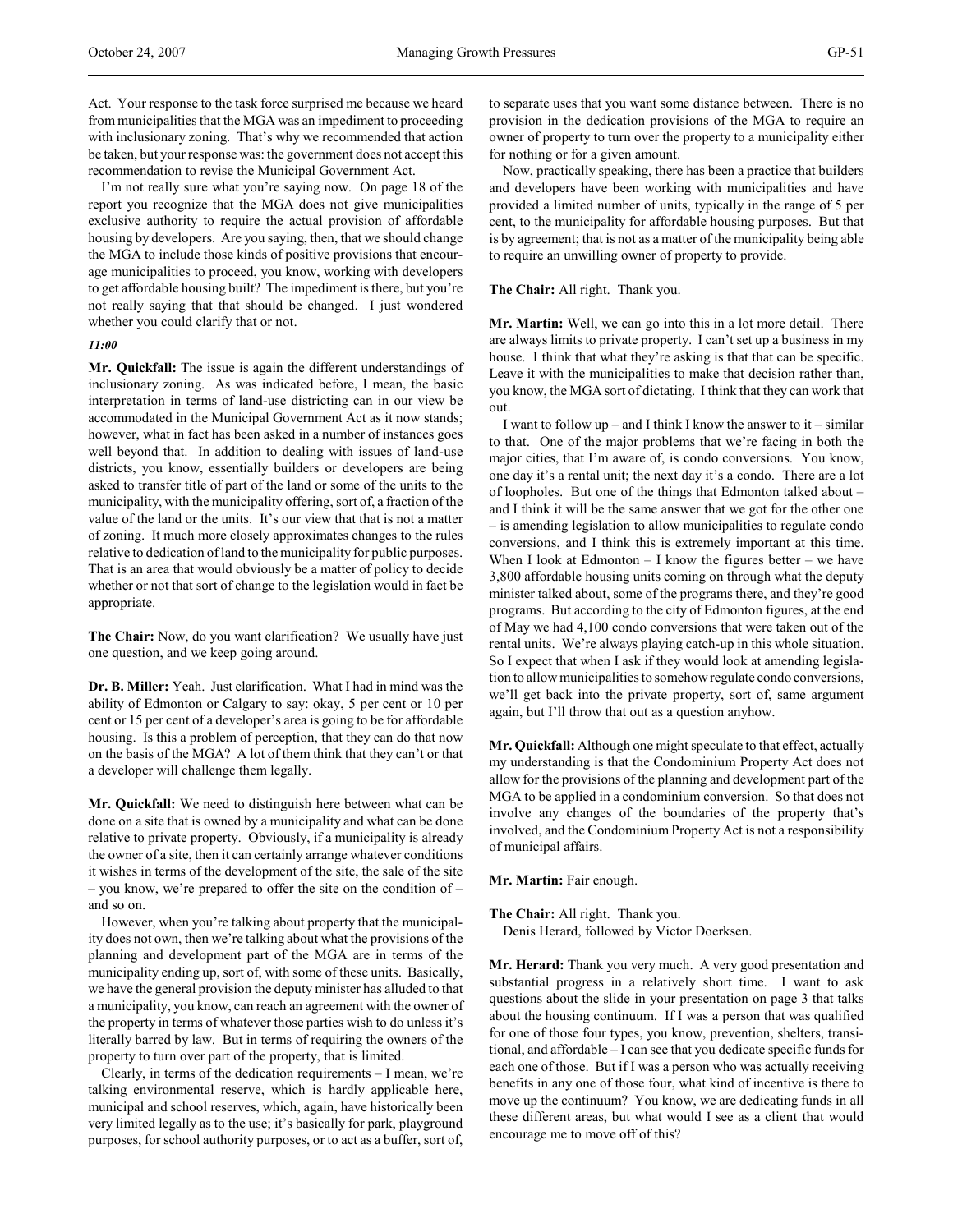## *11:10*

**Mr. Wigston:** I'd be pleased to answer that. I think what we're looking at now, as the deputy talked about earlier, are some different programs to assist us in helping people move forward, things like the work advantage program. As it stands today, when you look at the continuum, prevention is keeping people in their own homes, preventing them from becoming homeless and getting back to the bottom of the cycle. If you're somebody who has gone into arrears and you go through the homeless and prevention eviction fund and you get some money to keep you in your own home, we would hope that the incentive would be that you won't fall back out again because you may end up on the street.

If you're somebody already in a shelter, we're looking at programs of moving people into a work advantage program, moving people into a housing-first program to give them a sense of security and comfort in a unit that they have on their own. But along with that is the incentive to work. You need to be working towards a plan to get yourself more self-sufficient and not just remain on the system.

Transitional housing is the same thing. You move into transitional housing with the impact that you're going to move through the system off into affordable and eventually market housing. So we're working at building more incentives in there as we move along.

## **The Chair:** Okay. Thank you.

**Mr. Doerksen:** I want to thank you for the discussion on the inclusionary zoning because I wasn't all that familiar with what the issues were, and I think that's very, very helpful. In that whole discussion, really, the question is: do the municipalities have the tools – or what tools do they have? – to look after their own desires or needs for building what they consider affordable housing in their own units? I think you've indicated quite clearly that they have some tools with respect to public land that they own or can purchase and then decide. They can offer incentives to developers, but at first blush the notion of giving them the ability to require developers would to me seem to be a disincentive, actually, for what we're really trying to achieve in terms of development of housing. So I, for one, would not advocate us going that particular direction. That's just a comment.

Questions that I do have pertain to page 5, Municipal Funding for Housing. You said in your presentation that these were for capital projects. That was not my understanding. I thought that municipalities could use that money for a variety of programs, including rent supplements if they so chose, and not strictly capital funds. I would just like clarification on that if you could.

My last question would be: when you do look at some project funding in the past – I'm not sure if you've changed. I raised this in the House this spring, actually. I looked at the cost per unit on grants that were given – and I wish I'd brought a copy with me – and the cost per unit that was given in terms of grants varied considerably. It didn't seem to matter what marketplace you were in, whether it was Calgary or Red Deer or Leduc or somewhere; the range was anywhere from \$50,000 per unit upwards to \$300,000, \$350,000 per unit. So the question is: when you consider these projects, particularly affordable housing, what are the parameters with respect to making sure that the cost per unit doesn't get out of hand?

I'll leave those two. I'd be more than happy, on some of this, if you want to just respond back later. You might not have all the answers today.

**Mr. Wigston:** No. I can answer. The first question regarding the capital dollars that we put out through the MSI and capital enhancement: the program is to develop and implement more affordable housing units, so it is for capital for new. It is for the purchase of existing buildings to renovate. It also includes rent supplement. As the deputy had said earlier, in Calgary there are a thousand units of rent supplement being delivered through this program. So it covers that wide range of getting more units on the market as quickly as we can.

## **Mr. Doerksen:** It's a municipal choice.

**Mr. Wigston:** Yes. The municipalities are coming back to us with what their plan is of delivering the funding that we have for them.

The second question, on the cost variance. It does vary quite a bit. When you look across the province, the cost to build in some communities is quite a bit less than others. The other part of it, when you look at the actual grant amount that we put in, depends on the other partners they have coming to the table. A municipality may give land. There may be other donations from a municipality or the private sector or the nonprofit sector. Our grant amount goes down. There are other good projects that we want to support that don't have any other support, and our grant amount goes up depending on that. Each project is assessed on its own benefit, though, or its own criteria.

## **The Chair:** Okay. Thank you.

Can you take two more questions before we go to the questions going into the *Hansard*? Thank you very much. So we have Dave Taylor and Len Webber.

**Mr. Taylor:** Thank you, Mr. Chair. My congratulations to you for the progress that you have been making on this file. It is very, very important progress for the province and the people of Alberta, I believe. You are making some good progress. This was a worthwhile presentation, I think. It certainly informed me as to what work is going on on a daily basis behind the scenes, and I thank you for that.

I do want to come back to this issue of inclusionary zoning because if I understood the hon. Member for Edmonton-Glenora's questions and your responses to them correctly, I think we established here pretty clearly that the Municipal Government Act as it stands now does not give a city or a town the right to impose inclusionary zoning as a land-use policy or a land-use practice, but I think what we're really trying to get to here is the notion of what would happen if the MGA was changed to specifically empower municipalities to use inclusionary zoning, you know, with the full force of the law as expressed in the Municipal Government Act behind them.

This, as I understand it, is not a tremendously new concept. It's in operation and use in a number of other jurisdictions around North America. It seems to work certainly in some cases. What would it look like, if you could take a stab at this question, if we gave municipalities the authority, the specific, explicit authority, under the MGA, that they do not now have, to require developers to provide a set percentage of affordable housing for a set number of years? Whether those numbers were determined at the provincial level – my own preference would be to give municipalities and individual cities and towns the authority to set their own levels as they determine would work best for their unique circumstances.

**Mr. Quickfall:** Firstly, I would like to address what I think you intended just as a preamble. In terms of land use, you know, there are jurisdictions who are dealing with inclusionary zoning just as a matter of land use, not as a matter of dedication.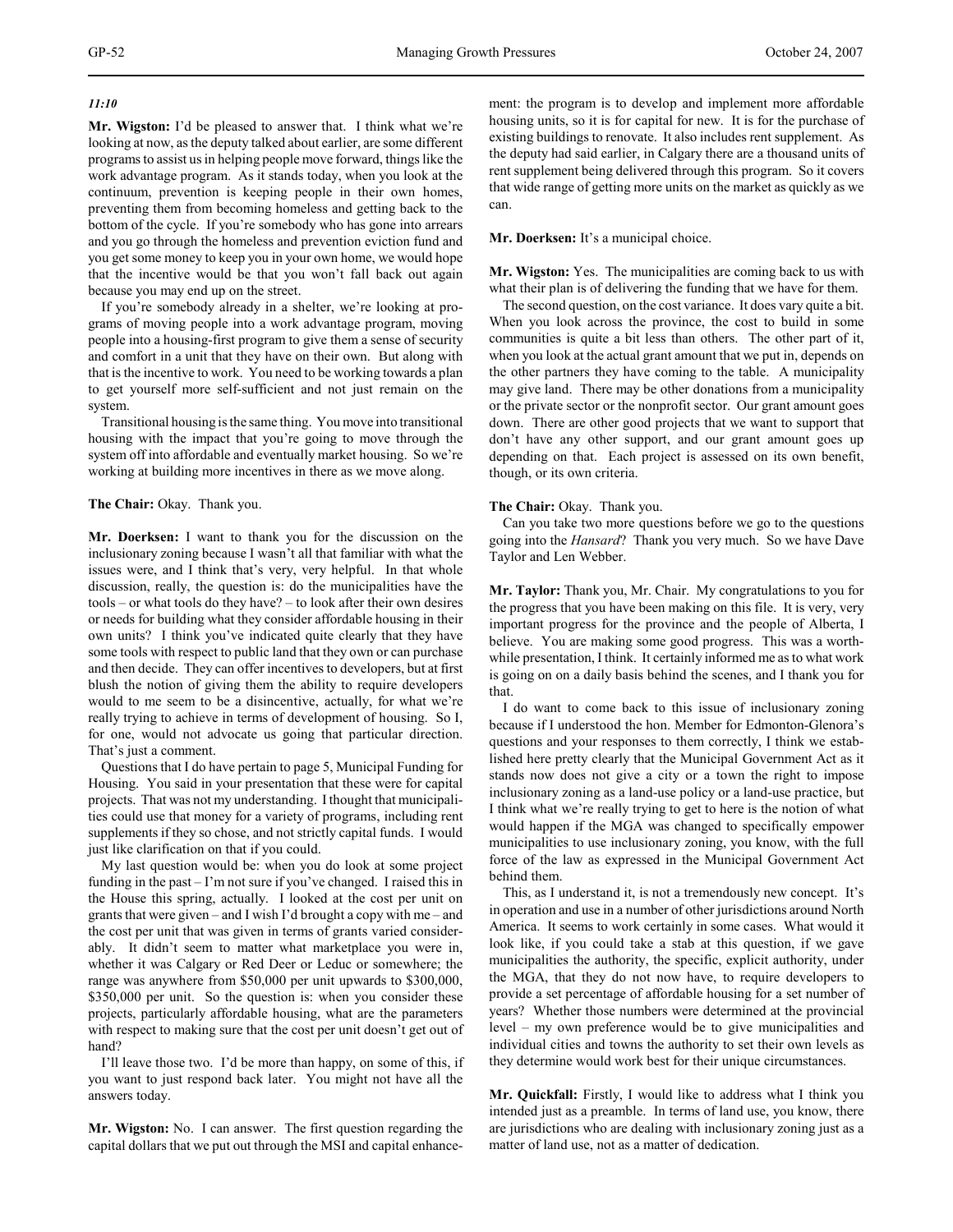An example I would like to cite is Vancouver. Essentially, what that has in effect done is provide sites for affordable housing, in fact, but it has provided more sites than what the municipality has been able to arrange affordable housing on. The municipality has looked to various sources, notably senior-level government funding and what have you, to develop projects sort of once they had land available or portions in terms of making an arrangement with a developer. The owners of the land were in fact prepared to commit that there would be mixed use and what have you, but it was left to the municipality to arrange what in fact will be an economically viable way of actually having the affordable housing built.

As land-use and that it is used. I guess one of the implications is: what other resources can you bring to bear to make it as a package that actually delivers the units rather than makes available sites or parts of sites that will be available for affordable use?

#### *11:20*

In terms of your more general question, though, to a considerable extent we are speaking of a zero-sum game. The more that is required of the owners of the property, builders and developers and that, in terms of providing, then presumably the more affordable side will be compensated for by impacts on the market housing side. The market housing side will be more expensive. More likely there'll be less of it, and as it's more expensive, then the number of people who can afford on the market side will diminish, so companies may not go ahead with projects that they might otherwise go ahead with if the requirements were on a lower level. So you would, I would submit, convey a very important judgmental responsibility to the municipal government involved because that would have a very significant effect on how the housing market in the community in question actually operated.

**The Chair:** Okay. Thank you.

Len Webber. We'll ask you to respond to this one as well.

**Mr. Webber:** Thank you, Chair. Okay. I'll try to be quick here. I just first want to reiterate what Mr. Taylor said with regard to good progress being done in your ministry since the task force report was released.

I want to refer to page 20 of your presentation, which talks about secondary suites. I've always thought that secondary suites were a quick and fast and easy way to provide affordable housing, but you've indicated in your presentation that, yes, the Alberta building code has amended its standards, which is great, the fire codes have been amended, which is all fine and dandy, but it's the municipalities who choose whether or not to allow secondary suites in their communities. You indicated that eight large municipalities have zoning bylaws in place that allow for the development of secondary suites, but I see that in only certain areas. They certainly also have zoning bylaws in place that disallow the development of secondary suites in certain areas, and that's the problem. I live close to the university, and I've talked to a number of my neighbours and people in the community. They're more than willing to put together some type of a secondary suite on their property, but they can't because of the zoning issue.

Now, I just maybe want some clarification with regard to your comments here. Does this allow for the development of secondary suites in just new developments, or does it include existing, older developments? Just some clarification there if you don't mind.

**Mr. Quickfall:** Our understanding is that the situation varies, as it should, because it is municipalities that have control over land use. You know, typically municipalities weigh the views of the neighbours, at least as much as housing needs and the market might say. We do know that the thrust of a couple of the bylaws is very much aimed at facilitating them in new subdivisions so that these are in place sort of before the neighbours can offer up their concerns.

**The Chair:** Okay. We'll move now to the questions that you will supply written answers to. We'll begin with Denis Herard, followed by Bruce Miller.

**Mr. Herard:** Thank you very much. I've recently done a small amount of work with the Calgary apartment owners' association. As you know, when Alderman Hawkesworth was here, he indicated that the city of Calgary had come to an agreement with that association to provide a thousand low-income, affordable suites in the city of Calgary. I was trying to work with them on the problem of first and last months' rent and looking at ways for employers to get involved. When they looked into all of this, one of the things they discovered was that there are hundreds if not thousands of initiatives going on out there by various agencies. For example, Inn from the Cold has a fund that does that. When they have donations on hand, they will help people with first and last months' rent and that kind of thing. But there are hundreds of these.

The question is: from the department's perspective how do you stay on top of all of that? Is there a registry or is there a need for a registry to keep everybody informed as to who's doing what to whom? Because it just sounds to me like right now there's so much going on that nobody knows about. It just begs the question: do we really have a handle on what's happening out there?

**The Chair:** Bruce Miller.

**Dr. B. Miller:** Yes. My conscience is provoking me to ask this question. On Monday I spent some time at the Mustard Seed in Calgary, and yesterday I was at the Calgary Drop-in Centre. You know, the homeless population seems to be increasing about 15 or 17 per cent a year. I'm really grateful that the government responded to our task force by saying: okay: \$30 million per year will go towards operating costs for 25 emergency shelters throughout the province. I'd just like to know what difference that is making and where we're at. Winter is coming, and just looking at the number of homeless on the streets of Calgary – where are they going to be housed? Where are they going to find even mats on the floor? It'd be great to have a report about that. Maybe that's outside the mandate of our committee, Mr. Chairman, but I'm just really concerned about it.

**The Chair:** Now, I don't have any further questioners on the list.

Okay. Well, we appreciate the information that you've provided, and we'll look forward to the answers. You can do it though the clerk, please, and then we'll distribute to the members. Thank you very much.

**Ms Ewart-Johnson:** Thank you.

**The Chair:** Now, Members, new business is number 6. This was, of course, the request and the response from the city of Calgary to be able to get in on the action here. You've had that circulated. The fact that they haven't appeared before us does not provide us the opportunity to ask them any questions. Are there questions about their presentation that we would get them to respond to, or are there any comments by members or staff about the letter from the city of Calgary?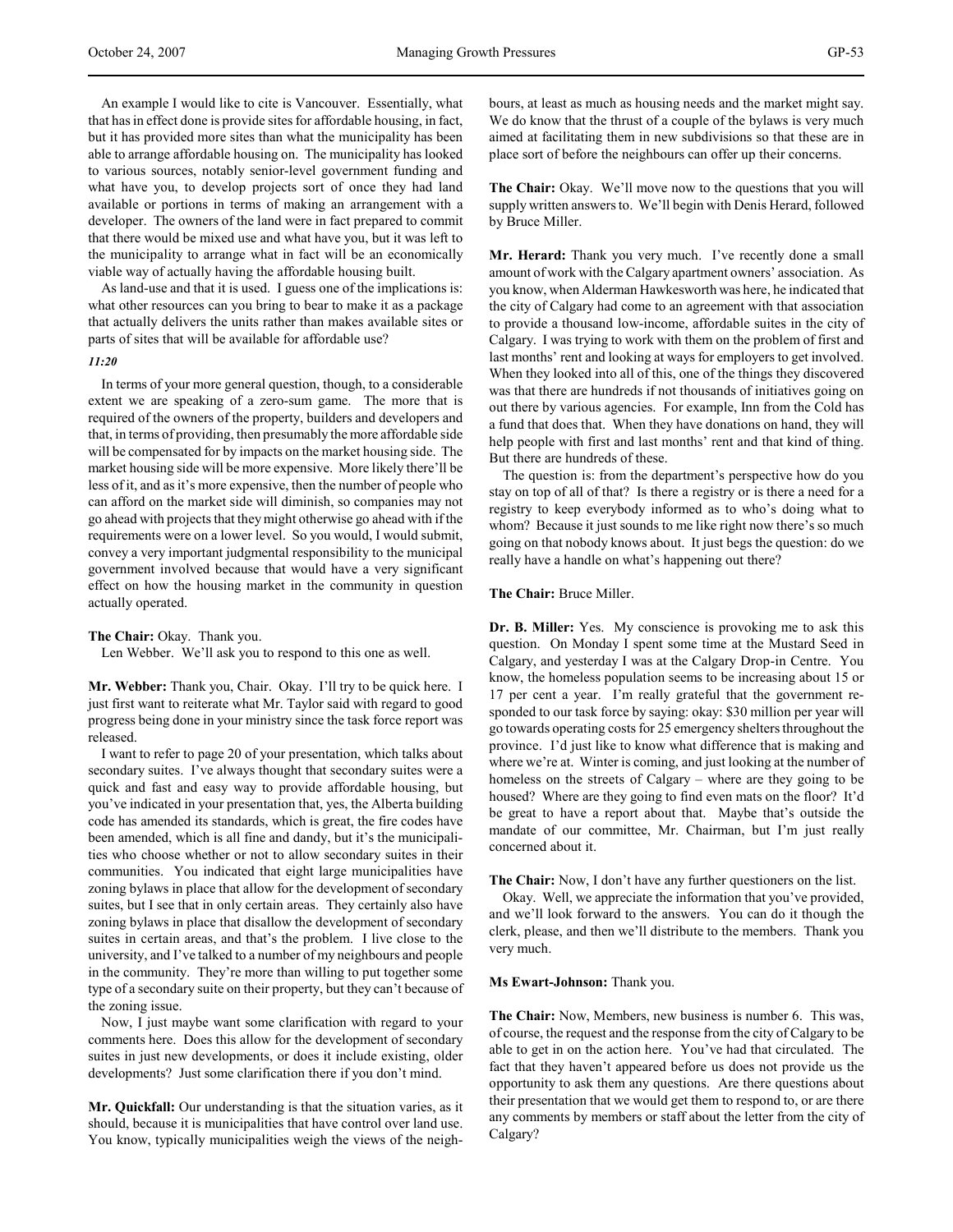**Mr. Martin:** Well, I think we decided in the committee that we had limited time, that we couldn't go back and do the housing task force report again. I thought that we were going to be sort of specific to the Municipal Government Act and possible changes that might or might not be made, and that's what our discussion was. They're into a lot of broad areas that are certainly useful, but I think he alluded to sort of two specific recommendations. I don't have them in front of me. I'll have to flip through.

**The Chair:** Ten and 11.

**Mr. Martin:** Probably we should concentrate on those, you know, for the time that we have.

*11:30*

**The Chair:** Any other thoughts from any member on this agenda item? Okay. Thank you.

Then we have the written submission from the city of Calgary, that'll form part of the material. In preparation for the next meeting, now, we have the recommendations. We've heard from, of course, the Municipal Affairs folks. How should we proceed at this point? Do we want to go back through the recommendations received to date at this point, or do the members wish to study them and have that form the discussion at our next meeting? What's the pleasure?

**Mr. Martin:** Can I just put this in a time frame, sort of, so that we can decide where we're going? At least in theory we go back into the House on the 5th if the Premier doesn't do something.

**The Chair:** My schedule shows that I'm in the House from the 5th until December the whatever it is.

**Mr. Martin:** Right. I guess the question I would have: if we were looking at the Municipal Government Act and we wanted to make some recommendations about possible changes there or maybe the condo act too, would it be the idea that we'd want to bring it forward in this session, or is it unlikely that we can do that?

**The Chair:** Well, our plan is still to send a report, which we're mandated to, back to the fall sitting. I haven't given up on that.

**Mr. Martin:** Okay.

**The Chair:** It does mean that maybe we should start talking about when the date of the next meetings might be, you know, in conjunction with this point. We've been discussing up here and Corinne has been discussing with staff whether 8 to 9:30 meetings, once we're into session, are feasible. They are on our side, I do believe.

**Mr. Doerksen:** Morning or evening?

**The Chair:** Morning. You Red Deer guys are morning folks.

**Mr. Martin:** It doesn't work for me. We do all the planning for question period and all that during that time. I don't know about the Liberals.

**The Chair:** That seems to be the problem because the Liberal caucus is at 9:30, and the government caucus is at 11.

**Mr. Martin:** Well, the only thing – and I hate to do this as one of the House leaders. Okay, Victor, you don't have to put up with us much longer. We left Tuesday night – remember, we don't have

night sittings – and Wednesday night. I think the government is tied up Monday night, but we did leave Tuesdays and Wednesdays as a possibility for policy field committees to meet if we had to.

**The Chair:** Well, we can't make it a majority. We can't overrule the third party here, so we have to find an accommodation. You know, I'm not interested in this coming to any kind of a vote. We've got to find a consensus here. On a particular Tuesday morning is there any way that you could find your way around to get excused?

**Mr. Martin:** Well, I wish I knew what was coming up.

**The Chair:** Yeah. That's true.

**Mr. Martin:** That's the problem. We don't know on a day-by-day basis what's going to come down the tube.

**The Chair:** All right. What about, then, I guess we're talking about 6:30 to 8? How does that fit with staff?

**Mr. Taylor:** Morning or afternoon?

**The Chair:** Evening.

**Mr. Martin:** I'm not trying to be difficult. There may be a day that I could sneak out, but I just don't know.

**The Chair:** No, no. When we started looking at it here, we were talking about doing it from 9 to 11. Then we found out the Liberal caucus was at 9:30, so we couldn't do that. We went to 8 to 9:30, and now we find out that you can't do that.

**Mr. Martin:** Well, we do our phone around, and we're all there at 9 o'clock.

**The Chair:** All right. Okay. Then what about on a Tuesday, 6:30 to 8 o'clock?

**Mr. Taylor:** Mr. Chairman, Tuesday would not work for us. Wednesday would from 6:30 to 8 p.m.

**The Chair:** It doesn't work real good for us.

**Mr. Herard:** Well, I'm thankful that you're trying to find an accommodation, but quite frankly I think that we should probably proceed with the 8 to 9:30, given that the member that it affects has got so much experience and is so good on his feet that he probably doesn't need to go to that other meeting anyway. The fact is that there may be a time when some of us, for whatever reason, can't be present either. I don't know that we should predicate the decision on one member. So I would suggest that we proceed with the 8 to 9:30, and we'll be happy to see the hon. member here as often as he can make it.

**Mr. Martin:** It won't be very often.

**The Chair:** Still on the track of 8 to 9:30 we're actually discussing up front here, again, two Tuesdays: Tuesday, November 6, and Tuesday, November 20. I'd be glad to talk to your leader to get you excused.

**Mr. Martin:** I'm the House leader, though. I'm the one you're going to talk to.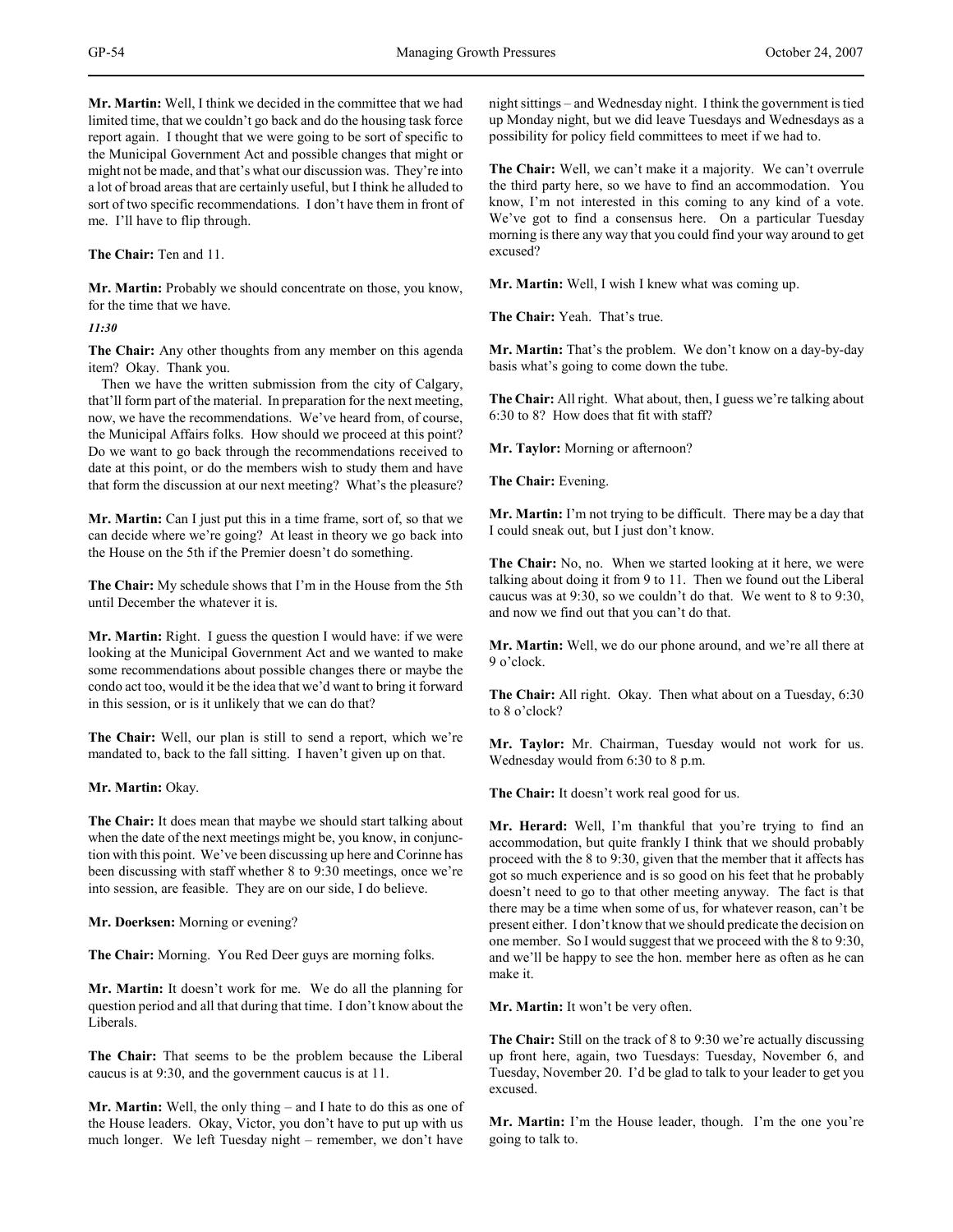**The Chair:** I am talking to you.

**Mr. Taylor:** He can sub in on 24 hours' notice.

**The Chair:** You could sub in, if you wanted, one of the other members. It looks like it's the only accommodation that we're going to be able to find.

There's one other thing. If you could show me a medallion that says that the world is going to treat you fairly, then I'd reconsider. Do you have such a medallion? I don't, and I've never seen one.

**Mr. Martin:** Yeah. Well, as I say, that's fine. But that's one of the reasons as House leaders we worked together: so we could leave, if necessary, field committees to meet in the evening. That was one of the purposes of not having night sittings.

**Mr. Doerksen:** Mr. Chairman, I can't resist the opportunity to speak to this point. I thought the reason we changed the rules in the House was actually to permit members to have more free time with their families in the evening, not to put more meetings into evenings. It doesn't apply to me because when I'm here, I'm here to work anyway, so I never liked that approach anyway.

**Mr. Martin:** No. But we did say that if necessary it would allow policy field committees to meet. There's a long spring session. A lot of issues could come up where you might have to meet, so it was there as a possibility. Anyhow, let's not waste any time.

**The Chair:** Yeah. The only way to resolve this, I think, is for us to accept that it'll be 8 to 9:30. Then you use whatever appeal powers you feel that you have to use. I don't know how else to proceed.

**Mr. Martin:** Well, there won't be one of us there because all of us have to be there. If I can make it, I will; if I can't – obviously, all four of us have to be there.

**The Chair:** Okay. Well, we need to go ahead on this.

Let me put it this way: I sense a majority opinion of November 6 and November 20 from 8 to 9:30. Am I correct in my assumption?

**Mr. Martin:** As long as I can say that I'm against it for the record.

**The Chair:** The record notes that Ray Martin is opposed. Also the record should note that Ray Martin is the third-party House leader, so he's been put into a difficult position.

All right. Now we're back to the direction to staff in preparation, now, for the next meeting.

# *11:40*

**Dr. B. Miller:** Well, I think the arguments about inclusionary zoning on both sides are clearer to me than ever, but I think the missing piece for me is that I just need to learn a little more about what other provincial jurisdictions are doing about this. You know, maybe B.C., Saskatchewan, Ontario. I don't know. If there is a jurisdiction which has had a really positive effect on the building of affordable housing because of their municipal government acts, where it had positive provisions to encourage that, that would be a good argument in favour of it. I don't know whether that exists. I'd like that.

**The Chair:** That's something that members would have, then, prior to the next meeting? Am I getting the nod?

**Dr. Massolin:** Yes.

**Mr. Taylor:** I'm going to try and extend that a little bit too and ask if Philip could, without going too deep or too broad, maybe take a look at a couple of American jurisdictions as well. I know that in the state of Massachusetts a form of inclusionary zoning is used quite extensively. I wonder if you could look into that.

# **Dr. Massolin:** Yes. Sure.

**Mr. Doerksen:** Well, again, if we're looking for suggestions, I wouldn't narrow it just to inclusionary zoning. I would actually want to look at all the tools the municipalities currently have and whether they are in fact using the tools they have. Before we have to entertain a notion to give them more tools, what tools do they have to use, and why aren't they using them if in fact they aren't?

**The Chair:** As it would relate to housing?

**Mr. Doerksen:** Yes.

**Dr. Massolin:** Mr. Chair, if I could just, sort of, intervene on that. I mean, it's an excellent question. It might be a difficult one, however, to answer in the time allotted. You're talking about a lot of jurisdictions and a lot of potential tools, right?

**Mr. Doerksen:** Yeah.

**The Chair:** We trust you. Why don't you take a stab at it, and if you see that it's a mountain that you can't climb right now, then simply e-mail the members as soon as you know that and say: hey, we can't do that.

**Dr. Massolin:** Okay. That's fair enough. Thank you.

**The Chair:** Did I see a hand?

**Mr. Martin:** Two things. I think what ties into that is that the density is a part of it too because one of the things we did learn, Bruce will recall, in the task force when they were comparing the amount of people living per hectare in Calgary as compared to Toronto and Vancouver, the point was that we can't continue with urban sprawl. It seems to be the same if you look where they talk about density, that it's not specific in the rest of it. I'd like some clarification about that at the same time and see if other jurisdictions deal with that.

The other one I raised – and it's outside the Municipal Government Act, but it has a big impact – is the condo conversions and the condominium act, whether we should be looking at that too.

# **Mr. Massolin:** Okay.

**The Chair:** I think that on the condominium act we're going to have to. I mean, our goal that we set out for ourselves: what sort of legislative impediments were there? I think most of us were focused on the MGA when we said that, but pretty clearly we had in evidence here that there was another act that was involved, so we need to do that.

Any other comments?

Just for the sake of the members, then, to let you in on a conversation I had with Philip, what I'm interested in seeing as well are the recommendations from the stakeholders, what was new over and above what was heard, really, from the task force because, again, I recall a discussion in the early part of our formation that we weren't here to redo the task force. So, Philip, if you would do that. Now,